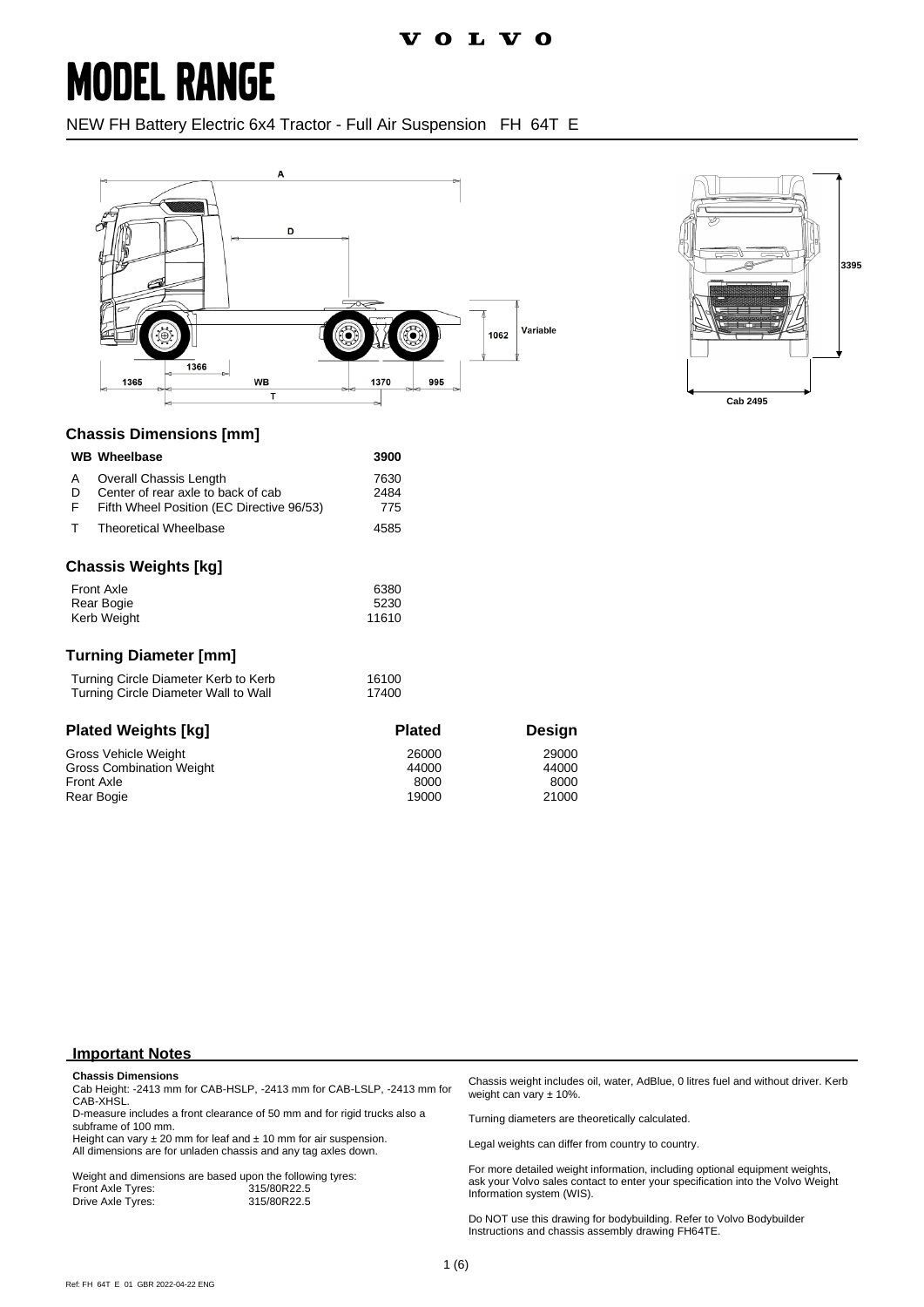### **VOLVO**

# **MODEL RANGE**

#### NEW FH Battery Electric 6x4 Tractor - Full Air Suspension FH 64T E

| <b>TRUCK USE</b>                                     |                                                                                                                                                       | $\Box$ RALIM115                                      | Rear-axle load limiter -11.5 tonne - speed controlled                                                                                                                                         |
|------------------------------------------------------|-------------------------------------------------------------------------------------------------------------------------------------------------------|------------------------------------------------------|-----------------------------------------------------------------------------------------------------------------------------------------------------------------------------------------------|
| $\blacksquare$ DRM-BE                                | Balanced & Economy Drive Mode                                                                                                                         | <b>RALIM13</b><br>□ RALIM95                          | Rear-axle load limiter - 13 tonne<br>Rear-axle load limiter - 9.5 tonne                                                                                                                       |
| ∎ PVT-MAP                                            | I-See Predictive Cruise Control - using map based topography<br>information                                                                           | $\blacksquare$ ASF-DL1<br>$\square$ ASF-DL3          | Air suspension with 1 driving level<br>Air suspension with 3 driving levels                                                                                                                   |
| $\blacksquare$ RC-SMOOT                              | Road Conditions - Smooth                                                                                                                              | $\Box$ actst-to                                      | Active Steering- Volvo Dynamic Steering - VDS - with extra<br>electronic pump and torque overlay                                                                                              |
| <b>CORE COMPONENTS</b>                               |                                                                                                                                                       |                                                      |                                                                                                                                                                                               |
| □ СНН-НІGН                                           | Chassis Height - High - for loading heights check the unique<br>BEP chassis drawing attached to this quote                                            | □ ASFE-BAS                                           | Active steering feature - Basic - Volvo Dynamic Steering - VDS<br>- only                                                                                                                      |
| ∎ RADD-GR                                            | RADD-GR - 6x4/8x4 Air - High                                                                                                                          | □ ASFE-OG                                            | Active steering feature - Volvo Dynamic Steering - VDS - with<br>stability assist - oversteer                                                                                                 |
| □ FHE-HSLP                                           | Cab - Globetrotter - all-steel safety cage design with a roof-<br>mounted emergency escape hatch.<br>Designed and built to Swedish impact and ECE R29 | □ ASFE-PO<br>$\square$ Asfe-PS                       | Active steering feature - Volvo Dynamic Steering - VDS - with<br>personal settings and stability assist<br>Active steering feature - Volvo Dynamic Steering - VDS - with<br>personal settings |
| □ FHE-LSLP                                           | regulations<br>Cab - Low sleeper - with steel safety cage design<br>Designed and built to Swedish impact and ECE R29                                  | □ AUXPARK                                            | Auxiliary parking brake - Additional spring brakes                                                                                                                                            |
|                                                      | regulations                                                                                                                                           | $\square$ FIL-EEEB                                   | Chassis frame inner liner - From the end of the engine to the                                                                                                                                 |
| <b>EHE-SLP</b>                                       | Cab - Sleeper - all-steel safety cage design with a roof-                                                                                             |                                                      | end of the bogie                                                                                                                                                                              |
|                                                      | mounted emergency escape hatch.<br>Designed and built to Swedish impact and ECE R29<br>regulations                                                    | ∎ FIL-TXEB                                           | Chassis frame inner liner - From gearbox member to the end of<br>the bogie                                                                                                                    |
| □ FHE-XHSL                                           | Cab - Globetrotter XL - all-steel safety cage design with a roof-                                                                                     | ∎ BBOX-EF                                            | Battery box position - End of the frame in rear overhang                                                                                                                                      |
|                                                      | mounted emergency escape hatch.<br>Designed and built to Swedish impact and ECE R29<br>regulations                                                    | ∎ BATTAMP<br><b>BATTIND</b>                          | Battery management - Voltage and current gauge<br>Battery management - Voltage, current and charge indicators                                                                                 |
| ■ EPT2412                                            | Gearbox - I-shift Automated 12-speed - suitable for gross train<br>weights up to 44tonne                                                              | □ WHC-FOL1<br>□ WHC-FOL2                             | One foldable wheel chock<br>Two foldable wheel chocks                                                                                                                                         |
| ∎ NEM3                                               | Number of Electrical Motors - 3 - Output 490 kW - 666hp<br>continuous power                                                                           | □ WHCP-F<br>□ WHCP-T                                 | Wheel chock carrier position - In the front part of the vehicle<br>Wheel chock carrier position - Outer luggage locker                                                                        |
| ∎ RTS2370A                                           |                                                                                                                                                       | □ CHAIN-S                                            | Snow chains                                                                                                                                                                                   |
|                                                      | Drive Axles - RTS2370A 23-tonne single reduction tandem<br>with differential and cross locks*- design GCW 70tonne                                     | □ HOOK-SC                                            | Snow chain hooks                                                                                                                                                                              |
|                                                      | * Cross locks replaced by a dog clutch if tandem axle lift is<br>specified                                                                            | ■ TOWF-NO1<br>$\square$ TOWF-NO2                     | Front towing device - One detachable - stored in cab<br>Front towing device - Two detachable - stored in cab                                                                                  |
| <b>PACKAGES</b>                                      |                                                                                                                                                       | $\square$ Towr-one                                   | Towing hitch attached to rear crossmember                                                                                                                                                     |
| $\blacksquare$ INFONDF                               | Media Information Platform with Navigation & Volvo Connect<br>"On board" Support                                                                      | $\square$ TREL15<br>$\blacksquare$ TREL7-7           | Trailer electrical connection - Single 15 pin - ADR certified<br>Trailer electrical connection - 2 x 7 pin - 24N and 24S                                                                      |
| $\square$ Driv-E<br>$\Box$ DRIV-E+<br>□ DRIV-E++     | Cab Package - Drive<br>Cab Package - Drive +<br>Cab Package - Drive +                                                                                 | □ TBC-DUO<br>$\Box$ TBC-EC<br>$\blacksquare$ TBC-GBR | Duomatic type air line connectors<br>Trailer brakes with EC palm coupling connectors<br>'C' and 'CA' type air line connectors                                                                 |
| $\Box$ 1LIV-E<br>□ 1LIV-E+<br>$\Box$ 1LIV-E++        | Sleep & Resting Package - Living one-bed<br>Sleep & Resting Package - Living one-bed +<br>Sleep & Resting Package - Living one-bed ++                 | □ TRBR-HCF<br>■ TRBR-STA                             | Full pressure hand controlled trailer brake                                                                                                                                                   |
| $\Box$ 2LIV-E                                        |                                                                                                                                                       |                                                      | Stationary trailer brake control                                                                                                                                                              |
| $\Box$ 2LIV-E+                                       | Sleep & Resting Package - Living two-bed<br>Sleep & Resting Package - Living two-bed +                                                                | □ TRB-STRE                                           | Stretch Brake - Automatic low speed trailer brake activation to<br>avoid jack-knifing and improve steerability                                                                                |
| $\Box$ 2LIV-E++                                      | Sleep & Resting Package - Living two-bed ++                                                                                                           | $\blacksquare$ RFEND-B                               | Three piece EC approved rear mud wings and spray flaps                                                                                                                                        |
| $\square$ SAFE-E<br>$\square$ SAFE-E+                | Active safety package                                                                                                                                 | $\blacksquare$ RFH-BAS                               | Basic rear wing height                                                                                                                                                                        |
| <b>RANGOPT3</b>                                      | Active safety package +<br>Range Optimisation Package -3 years prepaid subscription                                                                   | □ RFH-HIG<br>□ RFH-LOW                               | High rear wing height - higher wing tops<br>Lower rear wing height - shallower wing tops                                                                                                      |
| □ RANGOPT4<br><b>RANGOPT5</b>                        | Range Optimisation Package - 4 years prepaid subscription<br>Range Optimisation Package - 5 years prepaid subscription                                | $\blacksquare$ BLIGHT-E                              | Emergency brake light                                                                                                                                                                         |
| <b>CHASSIS</b>                                       |                                                                                                                                                       | <b>WHEELS &amp; TYRES</b>                            |                                                                                                                                                                                               |
| ■ FSLS-BAS                                           | Front suspension levelling - basic stroke                                                                                                             | ∎ RT-AL                                              | Wheels - Alcoa brushed aluminium rims - standard holes for                                                                                                                                    |
| $\Box$ FAL10.0<br>∎ FAL8.5                           | Front axle design capacity - 10 tonne - check tyre capacity<br>Front axle design capacity - 8.5 tonnes                                                | □ RT-ALDP                                            | long stud fixing<br>Wheels - Alcoa Dura-Bright aluminium rims - standard holes<br>for long stud fixing                                                                                        |
| $\Box$ FAL9.0                                        | Front axle design capacity - 9.0 tonne - check tyre capacity                                                                                          | □ RT-ALDPD                                           | Wheels - Alcoa Dura-Bright EVO aluminium rims - countersunk                                                                                                                                   |
| □ FSTAB<br>$\blacksquare$ FSTAB2<br>$\square$ FSTAB3 | Front anti-roll bar - Normal stiffness<br>Front anti-roll bar - Medium stiffness<br>Front anti-roll bar - High stiffness                              | □ RT-ALDU                                            | holes for short stud fixing<br>Wheels - Alcoa brushed aluminium rims - countersunk holes<br>for short stud fixing                                                                             |
| RAL21                                                | Rear bogie design capacity - 21 tonne                                                                                                                 | $\square$ Spwt-D<br>$\square$ SPWT-F                 | Spare wheel & tyre with rear tyre pattern<br>Spare wheel & tyre with front tyre pattern                                                                                                       |
| □ RAL23<br>$\Box$ RAL26                              | Rear bogie design capacity - 23 tonne<br>Rear bogie design capacity - 26 tonne                                                                        | $\square$ SWCP-T                                     | Spare wheel supplied temporarily strapped to chassis                                                                                                                                          |
| ■ RSTAB1                                             | Rear anti-roll bar - Normal stiffness                                                                                                                 | $\square$ SWCP-TP                                    | Temporary spare wheel carrier on top of chassis frame                                                                                                                                         |
| □ RSTAB3<br>∎ RALIM105                               | Rear anti-roll bar - Stiff<br>Rear-axle load limiter - 10.5 tonne - speed controlled                                                                  | $\square$ JACK-12T<br>$\square$ JACK-15T             | 12 tonne bottle jack                                                                                                                                                                          |

■ Standard Equipment □ Optional Equipment

For more detailed information about cab and powertrain equipment, please refer to separate specification sheets.

For all possible options and combinations of options please consult your Volvo sales contact who can create a specification to match your requirements using the Volvo Sales Support system (VSS).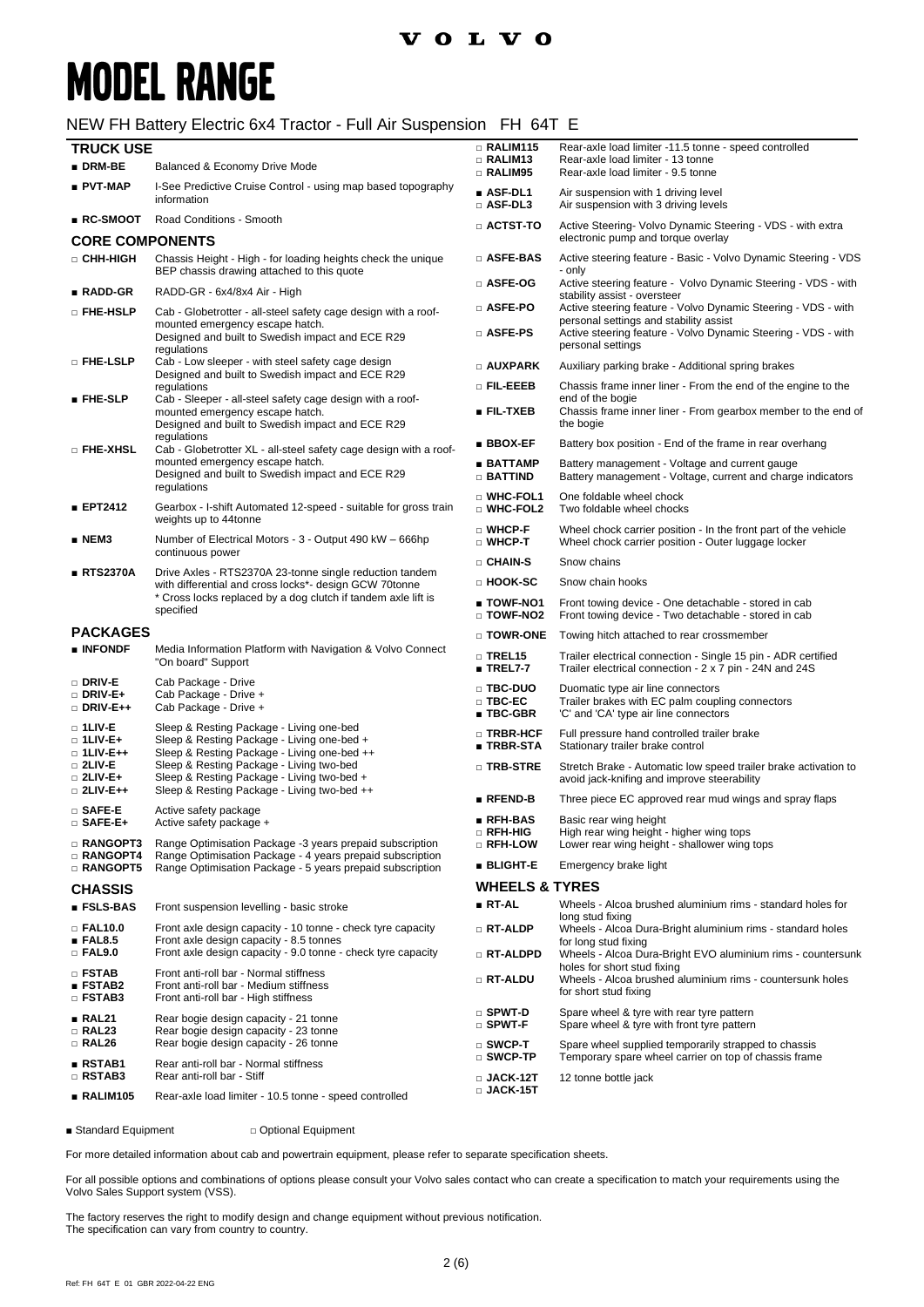# **MODEL RANGE**

#### NEW FH Battery Electric 6x4 Tractor - Full Air Suspension FH 64T E

| □ JACK-20T                     |                                                                                                                                      | □ ISUNS-BS<br>■ ISUNS-DS         | Side sun visor - Driver & passenger side<br>Side sun visor - Driver-side                                                        |
|--------------------------------|--------------------------------------------------------------------------------------------------------------------------------------|----------------------------------|---------------------------------------------------------------------------------------------------------------------------------|
| ∎ TOOL-BAS<br>□ TOOLKIT        | <b>Basic Toolkit</b><br>Complete tool kit                                                                                            | □ ISUNF-RE<br>■ ISUNF-RM         | Electrically operated textile interior sun blind<br>Manually operated textile interior sun blind                                |
| □ INFLAHOS                     | Tyre inflation hose                                                                                                                  | $CSPL-BX$                        | Lower center dash open storage box                                                                                              |
| □ GAUGE-TP                     | Tyre pressure gauge                                                                                                                  | $\square$ CSPL-BXD               | Lower centre dash drawer                                                                                                        |
| ∎ CRUIS-E                      | <b>DRIVELINE EQUIPMENT</b><br>Eco cruise control (with eco-roll and I-cruise, controls in                                            | $\Box$ ADFS                      | Two extra DIN slots in front shelf - can be fitted with card or<br>drawer available as an accessory                             |
|                                | steering wheel)                                                                                                                      | ■ BUPALARM                       | Reverse alarm                                                                                                                   |
| $\square$ PTR-D<br>□ PTR-DH    | Gearbox PTO for plug-in pump, 0.71 xeng speed<br>Gearbox driven high speed PTO for one plug-in hydraulic                             | □ RTOLL-PK                       | Road toll PREPARATION kit for trucks operating with "Toll<br>Collect" in Germany                                                |
| $\Box$ PTR-DM                  | pump<br>Gearbox driven medium speed PTO for one plug-in hydraulic                                                                    | ■ LOADIND                        | Load indicator with central dashboard display                                                                                   |
| $\square$ PTR-F                | pump<br>Gearbox driven PTO with rear flange connection                                                                               | $\square$ REMC-MF                | Multi-functio wireless remote control                                                                                           |
| $\Box$ PTR-FH<br>$\Box$ PTR-FL | Gearbox driven high speed PTO with SAE drive flange<br>Gearbox driven low speed PTO with SAE drive flange                            | <b>FIREXT3S</b>                  | Fire extinguisher - 3kg mounted on the seat base                                                                                |
| □ PTRD-D                       | Gearbox driven HIGH SPEED PTO for two plug-in hydraulic                                                                              | $\square$ WARNVEST               | High visibility warning vest - no sleeves                                                                                       |
| □ PTRD-D1                      | pumps<br>PTRD-D1 Gearbox driven HIGH SPEED PTO (1 SAE flange &                                                                       | ■ WARNTRI2                       | Roadside hazard warning triangle                                                                                                |
| □ PTRD-D2                      | 1 plug-in hydraulic pump)<br>Gearbox driven HIGH SPEED PTO (2 SAE flanges & 1 plug-in                                                | $\Box$ aidkit                    | First aid kit - Legal demand for EU markets including delivery<br>to EU bodybuilder                                             |
| □ PTRD-F                       | hyd pump)<br>PTO with 1 DIN $+$ 1 flange connection rear, manual gearbox                                                             | □ AIDKIT1B                       | First aid kit - Legal demand for trucks transiting Germany                                                                      |
| $\Box$ HPG-F101                | Parker F1-101 gearbox mounted, fixed displacement, single                                                                            | $\Box$ WARNLAMP                  | Portable warning lamp                                                                                                           |
|                                | flow, hydraulic pump                                                                                                                 | <b>D</b> LAMP-IN                 | Inspection lamp                                                                                                                 |
| $\square$ HPG-F41              | Parker F1-41 gearbox mounted, fixed displacement, single<br>flow, hydraulic pump                                                     | <b>D</b> BULBKIT                 | Bulb and fuse kit                                                                                                               |
| $\Box$ HPG-F51                 | Parker F1-51 gearbox mounted, fixed displacement, single<br>flow, hydraulic pump                                                     | □ WRITEPAD                       | Writing pad                                                                                                                     |
| $\square$ HPG-F61              | Parker F1-61 gearbox mounted, fixed displacement, single<br>flow, hydraulic pump                                                     | $\blacksquare$ DST-CF4           | Driver seat - Suspended, adjustable shock absorber, travel,<br>backrest & lumbar controls with integrated seatbelt              |
| $\square$ HPG-F81              | Parker F1-81 gearbox mounted, fixed displacement, single<br>flow, hydraulic pump                                                     | $\Box$ DST-CF5                   | Driver seat - Suspended with adjustable shock absorber,<br>travel, backrest, lumbar & heat controls with integrated seatbelt    |
| $\blacksquare$ STWPOS-R        | Steering wheel position - RIGHT-HAND DRIVE                                                                                           | $\square$ DST-CF6                | Driver seat - Suspended with adjustable shock absorber,<br>travel, backrest, lumbar, heat and ventilation controls with         |
| $\square$ stwm-le              | Leather steering wheel                                                                                                               | □ DST-LUX1                       | integrated seatbelt<br>Driver seat - Deluxe 1: electrical adjustment with memory                                                |
| ■ STGW-AD2                     | Adjustable steering wheel with neck tilt                                                                                             |                                  | function, lumbar support, heating & ventilation with integrated                                                                 |
| □ ARSL                         | Additional road speed limit - switch in dashboard                                                                                    | □ DST-LUX2                       | seatbelt<br>Driver seat - Deluxe 2: electrical adjustment with memory                                                           |
| ∎ ESP-BAS1                     | <b>Electronic Stability Control</b>                                                                                                  |                                  | function, lumbar support & heating with integrated seatbelt                                                                     |
| □ ESPC-RO                      | ESP (Electronic Stability Program) functionality control -                                                                           | □ SBD-RED                        | Seat belt colour - Red                                                                                                          |
| □ HWSS-AC                      | Reduced / Off<br>Adaptive cruise control with forward collision warning                                                              | □ PST-BAS1<br>□ PST-CF4          | Passenger seat - Fixed non suspended fold up with seatbelt<br>mounted on cab "B" post                                           |
| □ HWSS-ACB                     | Adaptive cruise control ACC with forward collision warning and<br>AEBS advanced emergency brake system                               |                                  | Passenger seat - Suspended, adjustable shock absorber,<br>travel, backrest & lumbar controls with integrated seatbelt           |
| $\blacksquare$ HWSS-FCB        | Forward collision warning with AEBS advanced emergency<br>brake system                                                               | $\square$ PST-CF5                | Passenger seat - Suspended with adjustable shock absorber,<br>travel, backrest, lumbar & heat controls with integrated seatbelt |
| ■ LSS-DW                       | Lane departure-warning system                                                                                                        | $\square$ PST-RX1                | Passenger seat - Fixed non suspended, features: 90-degree<br>rotation and tilt function with seatbelt mounted on cab "B" post   |
| LCS4                           |                                                                                                                                      | $\blacksquare$ PST-STD2          | Passenger seat - Fixed with backrest adjustment, non<br>suspended with seatbelt mounted on cab "B" post                         |
| □ DAS-W                        | Driver Alert Support system                                                                                                          | $\square$ PST-STD4               | Passenger seat - Standard suspended with seatbelt mounted<br>on cab "B" post                                                    |
| □ RSENS-W                      | Rain sensing windscreen wipers                                                                                                       | □ SBPRE-PS                       | Passenger seat belt pretensioner                                                                                                |
| $\blacksquare$ CU-ECC          | Cab Climate Unit - Electrically controlled air conditioning with                                                                     | □ ARMRE-BB                       | Armrests - Two on both driver & passenger seats                                                                                 |
| □ CU-ECC2                      | sun sensor<br>Cab Climate Unit - Electrically controlled air conditioning with a<br>carbon filter, sun, mist, and air quality sensor | □ ARMRE-DB<br>□ ARMRE-PB         | Armrests - Two on the driver seat<br>Armrests - Two on the passenger seat                                                       |
| ■ IMMOBIL                      | Thatcham H2 approved immobiliser                                                                                                     | □ ARU-BAS<br><b>D</b> ARU-LEA    | Armrest upholstery - Vinyl<br>Armrest upholstery - Leather                                                                      |
| $\Box$ ALARM-E                 | Enhanced vehicle alarm - Thatcham H1 approved - Cab plus<br>external sensor for body/trailer                                         | GRABHI-B                         | Steel instep cab grab handle                                                                                                    |
| <b>Example 20 Alcolock</b>     |                                                                                                                                      | □ GRABHI-L                       | Leather covered instep cab grab handle                                                                                          |
| $\Box$ AMPL400                 | Radio amplifier, 8 channel, 400 W with subwoofer<br>Located in right hand external storage box                                       | ■ FMAT-RUB<br>$\square$ FMAT-TX2 | Footwell floor mats - Rubber<br>Footwell floor mats - Two sets, Rubber and textile with an<br>embossed pile supplied in the cab |
| <b>BUPMON</b>                  | Back up monitor - Digital reverse camera, parameter & lead<br>supplied loose in cab.                                                 | $\blacksquare$ LBK80F            | Lower fixed bunk with wide middle section 815 in the centre x<br>2000 mm                                                        |

■ Standard Equipment □ Optional Equipment

For more detailed information about cab and powertrain equipment, please refer to separate specification sheets.

For all possible options and combinations of options please consult your Volvo sales contact who can create a specification to match your requirements using the Volvo Sales Support system (VSS).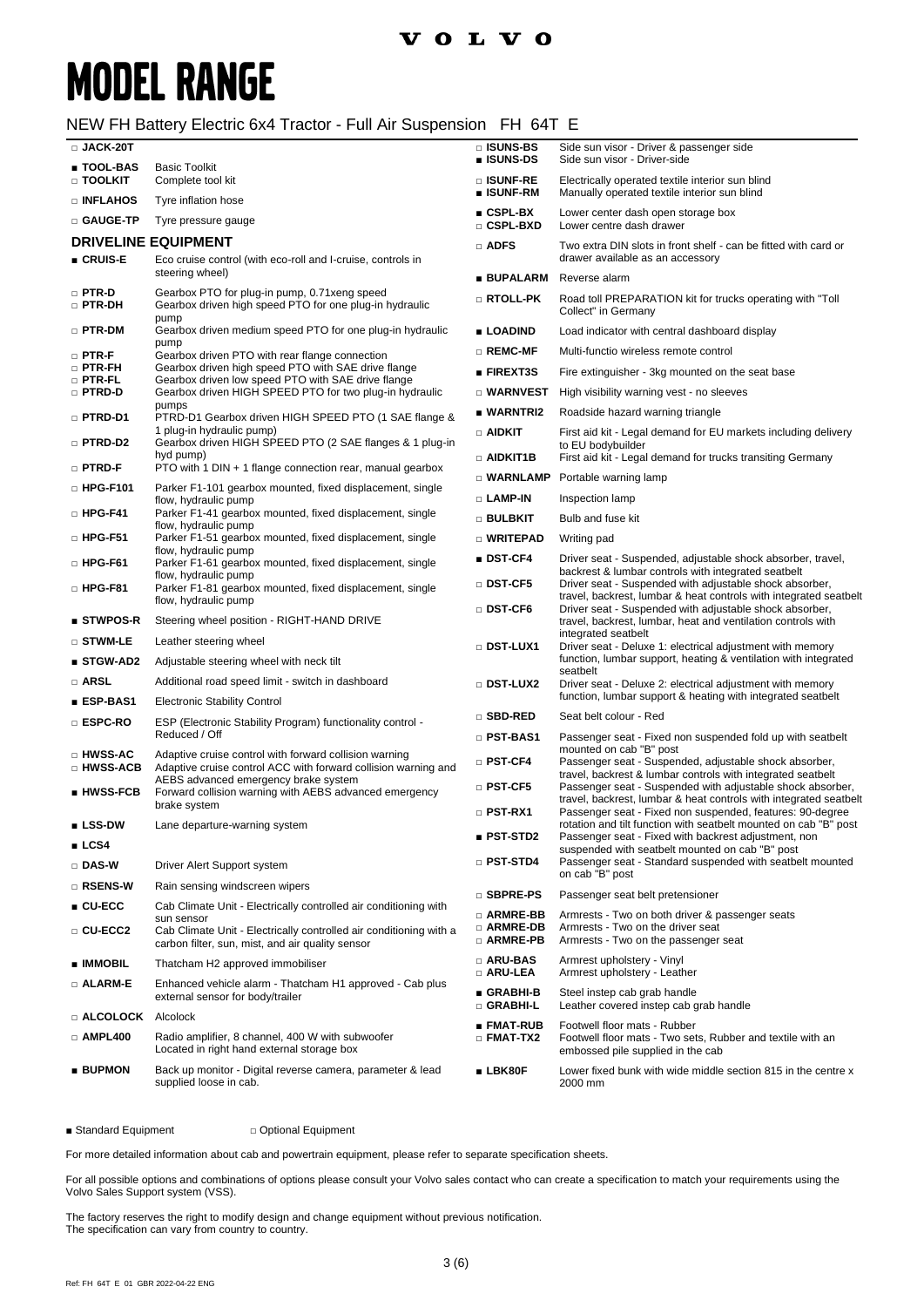### **VOLVO**

# **MODEL RANGE**

#### NEW FH Battery Electric 6x4 Tractor - Full Air Suspension FH 64T E

| □ LBK80FRE                                  | Lower electrically operated recline bunk with wide middle<br>section 815 in the centre x 2000 mm                                                       | $\blacksquare$ FCABS-M                                                    | Front cab suspension - Mechanical spring                                                                                                                                       |  |
|---------------------------------------------|--------------------------------------------------------------------------------------------------------------------------------------------------------|---------------------------------------------------------------------------|--------------------------------------------------------------------------------------------------------------------------------------------------------------------------------|--|
| □ LBK80FRM                                  | Lower manually operated recline bunk with wide middle section<br>815 in the centre x 2000 mm                                                           | $\square$ RCABS-A<br>$\blacksquare$ RCABS-M                               | Rear cab suspension - Air<br>Rear cab suspension - Mechanical spring                                                                                                           |  |
| □ MATL-FI<br>$\square$ Matl-F14             | Firm lower bunk pocket sprung mattress<br>Lower mattress - firm, memory foam, 2000x700x130 mm                                                          | □ HCC-EXT<br>$\blacksquare$ HCC-INEX                                      | Exterior hood catch control<br>Exterior and interior hood catch control                                                                                                        |  |
| ∎ MATL-SF                                   | Lower flexizone mattress - semi-firm, pocket springs up to<br>100kg - 16 stone                                                                         | <b>MIRCFCPS</b>                                                           | Mirrors - Electrically heated and operated main and wide-angle<br>with manually adjusted kerb view mirror on the passenger side<br>and position camera in nearside mirror arm. |  |
| □ OLMAT-BA<br>□ OLMAT-PR                    | 35mm mattress overlay protector<br>50mm premium mattress overlay protector                                                                             | ∎ AMIR-F20                                                                | Auxiliary front view mirror with a 200mm radius                                                                                                                                |  |
| $\Box$ TBK60AD                              | Height adjustable foldable top bunk 600 x 1900mm                                                                                                       | $\square$ sunv-h                                                          | External smoke grey sunvisor                                                                                                                                                   |  |
| $\square$ TBK60F<br>□ TBK70AD               | Fixed foldable top bunk 600 x 1900mm<br>Height adjustable foldable top bunk 700 x 1900mm                                                               | □ AD-ROOF                                                                 | Cab roof deflector - Adjustable                                                                                                                                                |  |
| $\Box$ TBK70F                               | Fixed foldable top bunk 700 x 1900mm                                                                                                                   | □ AD-SIDEL                                                                | Cab side deflector - Long extension panels.                                                                                                                                    |  |
| ■ CCPARK                                    | Cab parking climate - fitted                                                                                                                           | $\blacksquare$ ADCF-F                                                     | Additional black edging on chassis side skirt                                                                                                                                  |  |
| ■ SLCP-BAS                                  | Sleeper control panel - Basic with switches for interior light,<br>night heater, roof hatch and door lock                                              | $\square$ hlp st                                                          | Headlamp protection                                                                                                                                                            |  |
| □ SLCP-LUX                                  | Sleeper control panel - Luxury with switches for interior light,<br>night heater, roof hatch, door lock, alarm clock, window and                       | ■ DRL-LED                                                                 | V-shaped daytime running lights                                                                                                                                                |  |
|                                             | radio                                                                                                                                                  | $\Box$ Drivl2<br>■ UDRIVL                                                 | Two spot lamps<br>Auxiliary driving lights - Without                                                                                                                           |  |
| $\Box$ SAFE                                 | Safe box for driver's personal items                                                                                                                   | ∎ FOGL-WC                                                                 | Front fog lights                                                                                                                                                               |  |
| □ RUS-BAS<br>□ RUS-HIG                      | Rear cab upper storage - 300 mm high<br>Rear cab upper storage - 440 mm high - volume 245 litres                                                       | ∎ CL-STAT                                                                 | Static corner lights                                                                                                                                                           |  |
| $\Box$ TABLE                                | Folding and height adjustable table - on lower bunk                                                                                                    | $\square$ ASL-RF2                                                         | Two Hella H11 70W spotlamps in sign box                                                                                                                                        |  |
| □ REFR-RUS<br>□ REFRIG                      | Fridge - 28 litre rear upper wall mounted with dividers<br>Fridge - 33 litre under-bunk mounted with freezer dividers                                  | $\Box$ BEACOA2F<br>□ BEACOA2R<br>$\Box$ BEACON-P                          | Roof beacons - Two front roof mounted amber LED<br>Roof beacons - Two rear roof mounted amber LED<br>Roof beacons - wiring preparation only                                    |  |
| □ MICRO-PK                                  | Wiring preparation kit for microwave oven                                                                                                              | $\Box$ BEACONA4                                                           | Roof beacons - Four amber LED - two front/ two rear                                                                                                                            |  |
| $\blacksquare$ BOTH-D<br>$\Box$ both-dl     | One bottle holder under dashboard centre section<br>Two bottle holders, one under dashboard centre section and<br>one mounted to the under bunk drawer | $\Box$ CABPT-R1<br>■ CABPT-R2                                             | Single outlet for roof mounted accessories<br>Twin outlets for roof mounted accessories.                                                                                       |  |
| □ BOTH-L                                    | One bottle holder mounted to the under bunk drawer                                                                                                     | $\square$ SPOTP-F<br>$\square$ Spotp-R                                    | Spotlamp preparation in front, max 280W<br>Spotlamp preparation on roof, max 280W                                                                                              |  |
| □ COFMA-PK                                  | Coffee maker, preparation kit.                                                                                                                         | $\square$ Spotp-RF                                                        | Spotlamp preparation on cab roof and in cab front, max<br>2x280W                                                                                                               |  |
| ∎ INLI-BAS<br>□ INLI-NL<br><b>DINLI-NLD</b> | Interior white LED lights - basic<br>Interior white and red night LED light with no dimmer<br>Interior white and red night LED light with dimmer       | □ ROS-IL<br>$\Box$ ROS-IL2                                                | Globetrotter roof sign illuminated<br>Preparation kit for illuminated roof sign with switch loose in                                                                           |  |
| □ ARL-FLEX                                  | Two flexible reading lamps (snake lamps)                                                                                                               | $\square$ Ros-Ilp                                                         | cab, fit after registration<br>Roof sign illumination preparation kit                                                                                                          |  |
| $\blacksquare$ RH-EE<br>$\square$ RH-ER     | Fixed tinted glass sky window with emergency exit<br>Steel roof hatch - Electrically operated, rear opening with                                       | $\square$ CSGN-GTR                                                        | "Globetrotter" headboard logo                                                                                                                                                  |  |
| $\Box$ RH-ETR                               | emergency exit<br>Tinted glass roof hatch - Electrically operated, rear opening                                                                        | □ HORN-F1S<br>□ HORN-R2S                                                  | Horn - Air single tone - chassis mounted<br>Horn - Air - Two roof-mounted                                                                                                      |  |
| □ RH-MTR                                    | with emergency exit<br>Tinted glass roof hatch - Manually operated, rear opening with<br>emergency exit                                                | $\Box$ ANT-CBR                                                            | Roof mounted antenna for CB radio, single aerial. Only<br>Globetrotter cabs brings in extra DIN slots.                                                                         |  |
| □ SWIND-BS                                  | Extra side window on both sides behind "B" pillar                                                                                                      | $\square$ ACCBR-AP<br>$\square$ ACCBR-F                                   | Front, middle & rear roof mounted accessory brackets<br>Front roof mounted accessory bracket                                                                                   |  |
| □ AS-FUS                                    | Extra shelf in front upper storage compartments                                                                                                        | $\Box$ ACCBR-FM                                                           | Front & middle roof mounted accessory brackets                                                                                                                                 |  |
| $\Box$ INFOT-PK                             | Preparation kit for the mounting of a flat screen TV in cab<br>above the driver's door, includes bracket, electrical and<br>speaker connections        | $\Box$ ACCBR-FR<br>$\Box$ ACCBR-M<br>$\square$ ACCBR-R<br>$\Box$ ACCBR-RM | Front & rear roof mounted accessory brackets<br>Middle roof mounted accessory bracket<br>Rear roof mounted accessory bracket<br>Rear & middle roof mounted accessory brackets  |  |
| <b>CAB EXTERIOR</b>                         |                                                                                                                                                        |                                                                           |                                                                                                                                                                                |  |
| <b>EXTL-EN2</b>                             | Enhanced complete painted finish - Satin Volvo badges. Main<br>grille, instep, door handles, mirror housing, and bumper in cab                         | $\square$ STUC-B<br>$\square$ stuc-l<br>□ STUC-R                          | Left and right storage compartments under cab<br>Left storage compartment under cab<br>Right storage compartment under cab                                                     |  |
|                                             | colour. Aluminium step inserts. Sunvisor and bumper spoiler in<br>cab colour if specified.                                                             | $\square$ RFCAR-BC                                                        | Rear mudwing carrier, back of cab                                                                                                                                              |  |
| □ LOCK-CTL                                  | Door locks - Central locking with key                                                                                                                  | □ LADDER                                                                  | Ladder back of cab                                                                                                                                                             |  |
| □ LOCK-REM<br>$BUMP-B$                      | Door locks - Remote central locking<br>Plastic front bumper                                                                                            | $\square$ Refs-tw<br>□ REFS-TY                                            | White cab conspicuity markings by packed in cab<br>Yellow cab conspicuity markings by packed in cab                                                                            |  |
| □ BUMP-B2                                   | Steel front bumper                                                                                                                                     |                                                                           | <b>SUPERSTRUCTURE PREPARATIONS</b><br>Fifth wheel mount - 50mm L profiles with 10mm ISO plate -<br>60mm high above chassis frame                                               |  |
| ■ BUMP-SP                                   | Front bumper spoiler                                                                                                                                   | $\blacksquare$ 5WM-ISOM                                                   |                                                                                                                                                                                |  |
| □ CTILTP-E<br>■ CTILTP-M                    | Electrically operated hydraulic cab tilt<br>Manually operated hydraulic cab tilt                                                                       | $5WT-JOS$                                                                 | Fifth wheel - Jost JSK 37 cast                                                                                                                                                 |  |
| □ FCABS-A                                   | Front cab suspension - Air                                                                                                                             | $\Box$ 5WT-JO9<br>□ 5WT-SH                                                | Fifth wheel - Jost JSK 42 cast<br>Fifth wheel - SAF-Holland/+GF+ SK-S 36.20 cast                                                                                               |  |

■ Standard Equipment □ Optional Equipment

For more detailed information about cab and powertrain equipment, please refer to separate specification sheets.

For all possible options and combinations of options please consult your Volvo sales contact who can create a specification to match your requirements using the Volvo Sales Support system (VSS).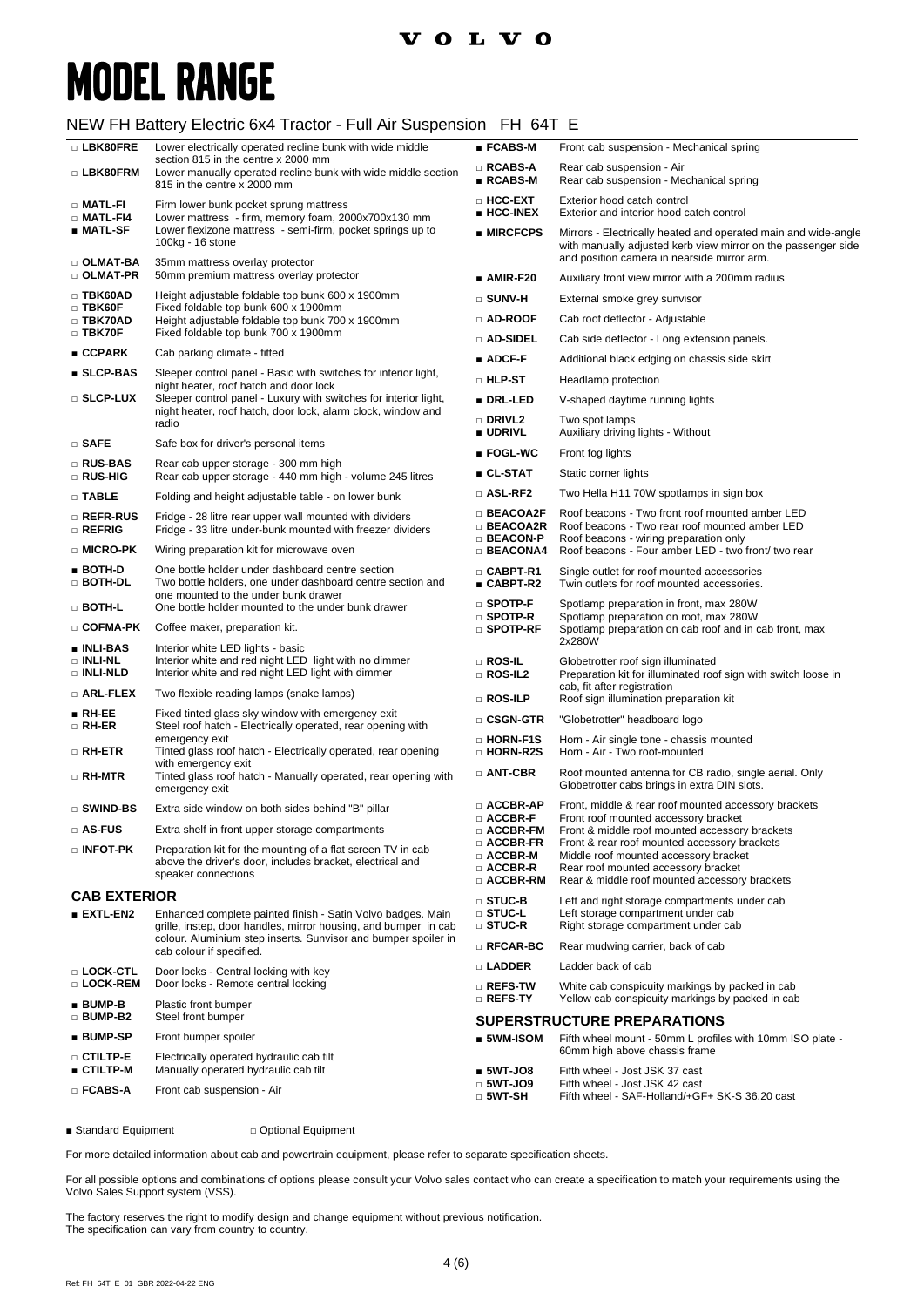# **MODEL RANGE**

### NEW FH Battery Electric 6x4 Tractor - Full Air Suspension FH 64T E

| $\Box$ 5WH150<br>$\Box$ 5WH185         | Leg-height - 150 mm<br>Leg-height - 185 mm                                                                                                                         | □ DRUT4 | Only available with Volvo Connect subscription<br>Driver utility app - "My Truck" - 4 year subscription<br>For mobile phone, tablet, with android and IOS systems. |
|----------------------------------------|--------------------------------------------------------------------------------------------------------------------------------------------------------------------|---------|--------------------------------------------------------------------------------------------------------------------------------------------------------------------|
| $\blacksquare$ 5WLM-B                  | Maintenance - Basic fifth wheel - standard top plate                                                                                                               |         | Only available with Volvo Connect subscription                                                                                                                     |
| $\square$ 5WL-S1                       | Fifthwheel lubrication - Locking mechanism and top plate                                                                                                           | □ DRUT5 | Driver utility app - "My Truck" - 5 year subscription<br>For mobile phone, tablet, with android and IOS systems.                                                   |
| $\Box$ TCIND                           | Trailer connection indicator - Sensors for height, kingpin and<br>coupling lock                                                                                    |         | Only available with Volvo Connect subscription                                                                                                                     |
| RDECK<br>□ RDECK-M                     | Catwalk - Single plate and step<br>Catwalk - Extended with two plates and step                                                                                     |         |                                                                                                                                                                    |
| □ SRWL-2RA                             | Chassis-mounted working lamps - Two amber rear-mounted                                                                                                             |         |                                                                                                                                                                    |
| □ SRWL-2RW                             | LED lamps and 3 position switch<br>Chassis-mounted working lamps - Two white rear-mounted                                                                          |         |                                                                                                                                                                    |
| □ SRWL-PK                              | LED lamps and 3 position switch<br>Chassis-mounted working lamps - Side work and reverse lamp<br>preparation and 3 position switch - Max load 280W                 |         |                                                                                                                                                                    |
| □ SWL-2RA                              | Chassis-mounted working lamps - Two ambe rear-mounted                                                                                                              |         |                                                                                                                                                                    |
| □ SWL-2RW                              | LED lamps<br>Chassis-mounted working lamps - Two white rear-mounted                                                                                                |         |                                                                                                                                                                    |
| $\square$ SWL-PK                       | LED lamps<br>Chassis-mounted working lamps - Side work lamp preparation<br>and 2 position switch - Max load 280W                                                   |         |                                                                                                                                                                    |
| $\blacksquare$ WL-TA1W                 | Coupling light - White                                                                                                                                             |         |                                                                                                                                                                    |
| □ WLC-H2A                              | Two H3/70W working lamps with amber coloured lens high                                                                                                             |         |                                                                                                                                                                    |
| □ WLC-H2W                              | mounted back of cab<br>Two H3/70W white working lamps high mounted on the back of<br>cab                                                                           |         |                                                                                                                                                                    |
| □ WLC-PKH                              | Preparation kit, cables and switch for high mounted working<br>lamps back of cab                                                                                   |         |                                                                                                                                                                    |
| □ WLC-PKL                              | Preparation kit, cables and switch for low mounted working<br>lamps back of cab                                                                                    |         |                                                                                                                                                                    |
| □ WLC-PKLH                             | Preparation kit - cables and switch for low and high mounted<br>working lamps back of cab.                                                                         |         |                                                                                                                                                                    |
| ∎ ECBB-BAS<br>□ ECBB-HIG<br>□ ECBB-MED | Bodybuilder electrical centre without bodybuilder module<br>Body builder electrical centre with body builder module                                                |         |                                                                                                                                                                    |
| <b>BBCHAS1</b><br>□ BBCHAS3            | One 7-pole connector for Body builder interface<br>Three 7-pole connectors for Body builder interface                                                              |         |                                                                                                                                                                    |
| $\Box$ Bepr-T2                         | Body builder electrical software preparation for tipper with<br>remote control                                                                                     |         |                                                                                                                                                                    |
| □ EXSTER                               | External steering control - Volvo dynamic steering and<br>bodybuilder module prepared for external control system,<br>installed and computer by bodybuilder        |         |                                                                                                                                                                    |
| □ TD-BAS<br>□ TD-LED                   | Trailer detection WITHOUT LED sensing<br>Trailer detection with LED sensing                                                                                        |         |                                                                                                                                                                    |
| □ AUXL-SPK                             | Electrical preparation kit - wiring and switch for snow plough<br>lights                                                                                           |         |                                                                                                                                                                    |
| □ TAILPRE2<br><b>D TAILPREP</b>        | Tail lift preparation kit, wireless remote operation<br>Taillift preparation kit - cab switch and warning in driver display                                        |         |                                                                                                                                                                    |
| □ AESW2                                | Two Body builder bistable electrical switches (marked AUX1/                                                                                                        |         |                                                                                                                                                                    |
| □ AESW2PK                              | AUX2)<br>2 Body builder bistable el.switches (marked AUX1/AUX2) and<br>prep. for 4 more switches                                                                   |         |                                                                                                                                                                    |
| □ AUXSW-4                              | Wiring for 4 extra switches (from Body builder electrical centre<br>to switch positions)                                                                           |         |                                                                                                                                                                    |
| <b>DELIVERY SERVICES</b>               |                                                                                                                                                                    |         |                                                                                                                                                                    |
| □ FMS-PK                               | Fleet Management System gateway - required for aftermarket<br>telematics                                                                                           |         |                                                                                                                                                                    |
| □ DRUT1                                | Driver utility app - "My Truck" - 1 year subscription<br>For mobile phone, tablet, with android and IOS systems.                                                   |         |                                                                                                                                                                    |
| □ DRUT2                                | Only available with Volvo Connect subscription<br>Driver utility app - "My Truck" - 2 year subscription<br>For mobile phone, tablet, with android and IOS systems. |         |                                                                                                                                                                    |
| □ DRUT3                                | Only available with Volvo Connect subscription<br>Driver utility app - "My Truck" - 3 year subscription<br>For mobile phone, tablet, with android and IOS systems. |         |                                                                                                                                                                    |

■ Standard Equipment □ Optional Equipment

For more detailed information about cab and powertrain equipment, please refer to separate specification sheets.

For all possible options and combinations of options please consult your Volvo sales contact who can create a specification to match your requirements using the Volvo Sales Support system (VSS).